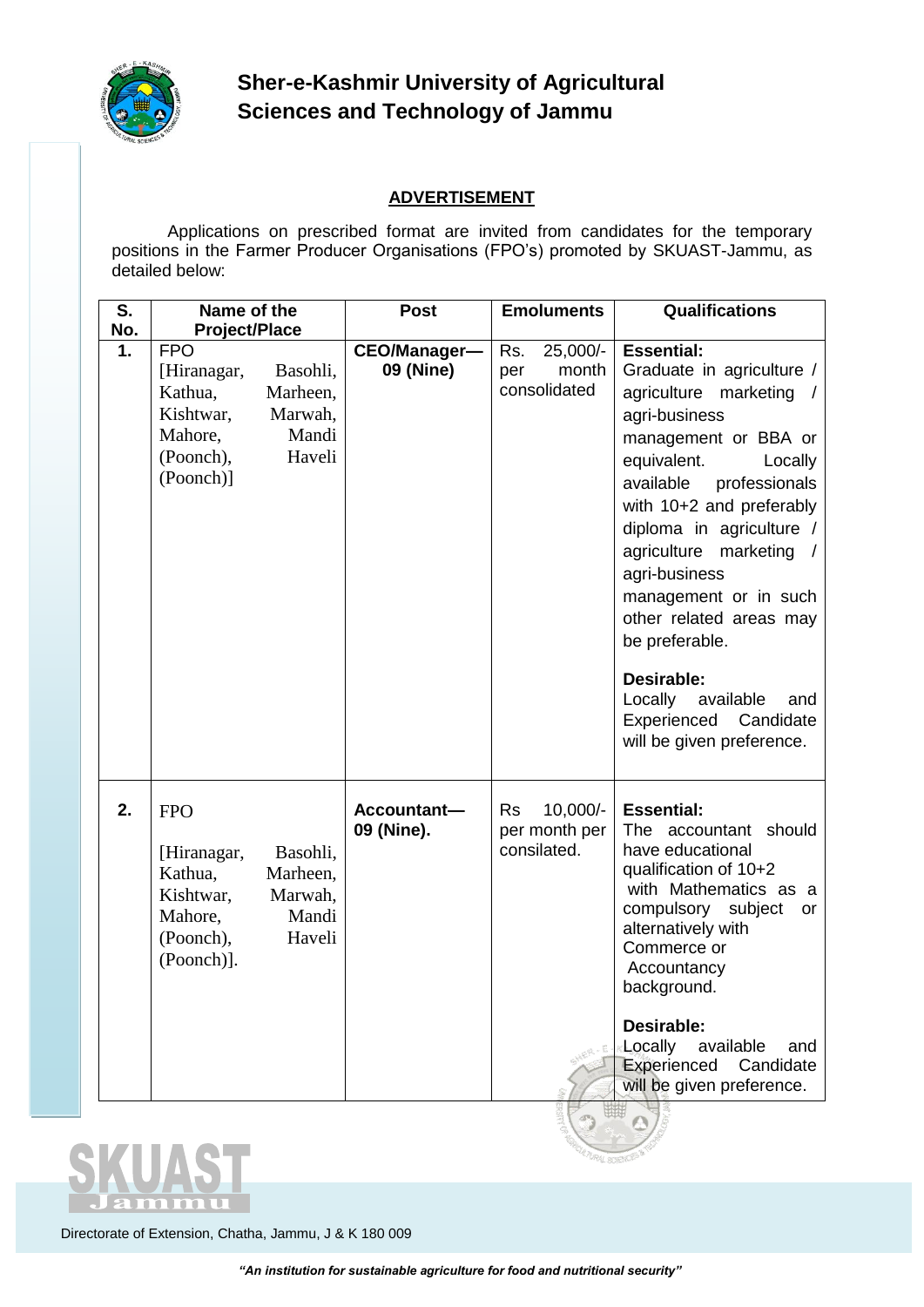

## **Sher-e-Kashmir University of Agricultural Sciences and Technology of Jammu**

### **KEY JOB RESPONSIBILITIES:**

#### 1. **CEO/ Manager:**

- I. Motivate farmers to become members of FPO and mobilize shares.
- II. Training to multiple stakeholders involved in the project and coordination with them.
- III. Conduct Need Assessment, Planning, and Evaluation meeting time to time.
- IV. Prepare the Training / Resource Material in the local dialect, participate as a resource person and/or arrange resource persons to train the farmers.
- V. Provide Forward and Backward Market Linkage to the farmers through Producer Company
- VI. Facilitate linkages with Agri University, KVKs, etc. for promoting Agriculture Extension Services.
- VII. Prepare a Bankable proposal and arrange finance for FPO.
- VIII. Facilitate Convergence of Government schemes
- IX. Promote producer groups / Companies to increase the bargaining power of farmers in the marketplace and to gain the benefits of market institutions, and commodity exchanges.
- X. Carry out market and commodity analysis, Feasibility Study to ensure better returns to Farmers.
- XI. Manage aggregation and disaggregation processes at Farmer Producer **Organizations**
- XII. To prepare business plans and detailed road map for FPOs.
- XIII. Regular reporting and documentation for activities conducted to higher management.
- XIV.Any other work assigned from time to time by the Senior.

#### **2. Accountant:**

- I. Accountant is required in FPO to look after its day-to-day accounting work.
- II. Book- keeping, monitoring spending and budgets.
- III. Preparing accounts and tax returns.
- IV. Compiling and presenting financial and increase profits.
- V. Any other work assigned from time to time by the Senior.

The application should reach the office of **Director Extension, Directorate of Extension, SKUAST-J, Chatha, Jammu - 180009 (J&K) by post or through e-mail: [skuast.cbbo2021@gmail.com](mailto:skuast.cbbo2021@gmail.com)** along with self-attested copies of the certificates on or before 15.01.2022. No application shall be entertained after last date i.e., 15.02.2022.

No: AUJ/DE-FPO/21-22/F- 314 **Nodal Officer** Dt: 31-01-2022

 $Cc$ : -



NABARD / NCDC SVC for kind information of the Hon'ble Vice Chancellor Notice Board.



Directorate of Extension, Chatha, Jammu, J & K 180 009